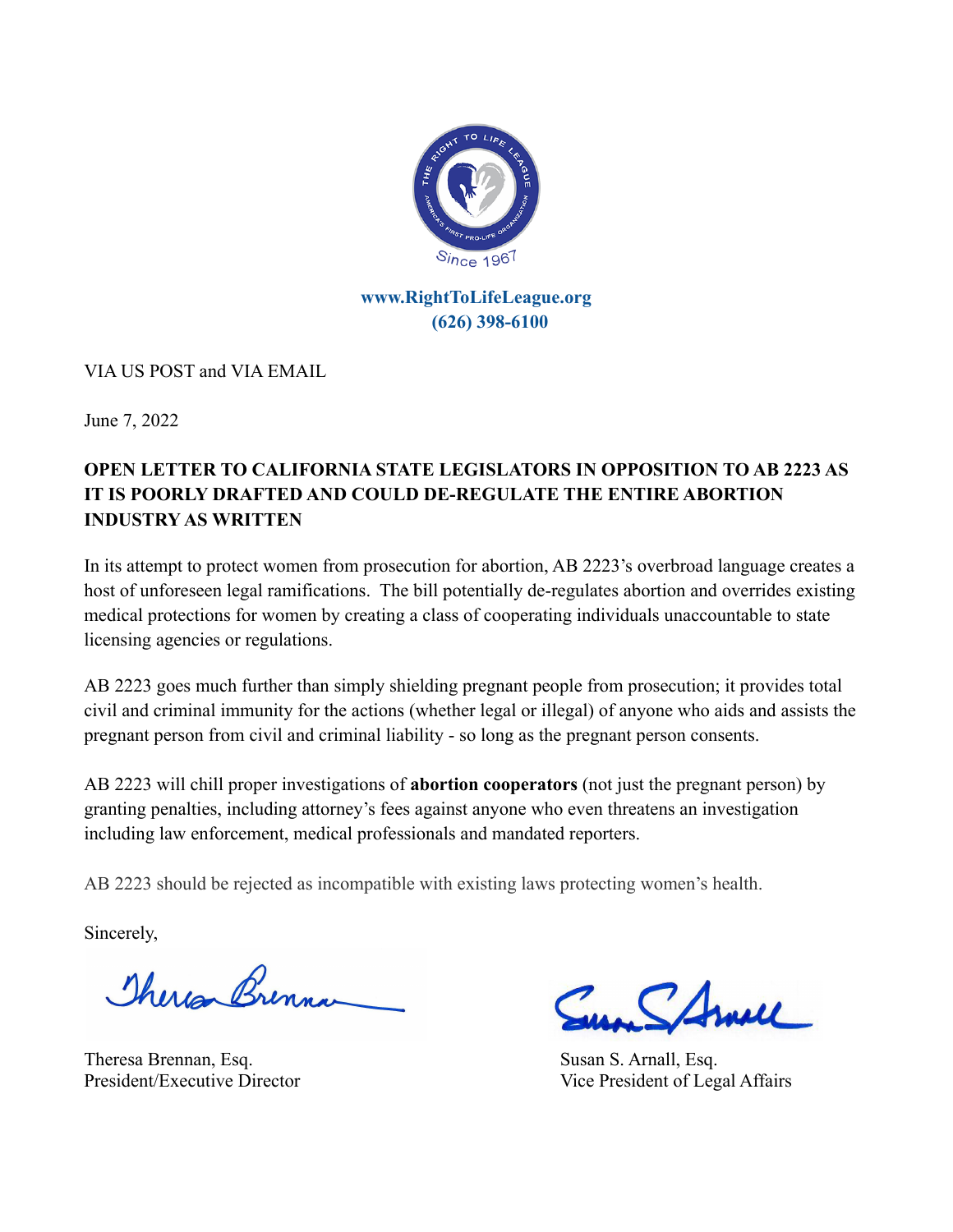#### **TABLE OF CONTENTS**

**[A. THE BILL'S "NOTWITHSTANDING ANY OTHER LAW" LANGUAGE](#page-1-0)**

| A. THE BILL'S "NOTWITHSTANDING ANY OTHER LAW" LANGUAGE                                                                                                                                            |                  |
|---------------------------------------------------------------------------------------------------------------------------------------------------------------------------------------------------|------------------|
| POTENTIALLY OVERRIDES EXISTING HEALTH PROTECTIONS AND OTHER                                                                                                                                       |                  |
| <b>STATE REGULATIONS</b>                                                                                                                                                                          | 2                |
| <b>B. AB 2223 OVERRIDES EXISTING MEDICAL REGULATIONS</b>                                                                                                                                          | $\boldsymbol{4}$ |
| C. PROVIDES SWEEPING PROTECTIONS FOR THE ACTIONS, WHETHER LEGAL<br>OR ILLEGAL, OF ANY COOPERATOR WHO AIDS OR ASSISTS IN THE                                                                       |                  |
| PREGNANCY OUTCOME                                                                                                                                                                                 | 5                |
| <b>D. AB 2223 WILL NULLIFY EXISTING INFANT BORN ALIVE PROTECTIONS</b>                                                                                                                             | $\overline{7}$   |
| E. AB 2223 CREATES A CAUSE OF ACTION, WITH ATTORNEY'S FEES, FOR THE<br>MERE THREAT OF PROPER INVESTIGATION OF PREGNANT PERSONS AND<br>THEIR COOPERATORS BY LAW ENFORCEMENT, MEDICAL PROFESSIONALS |                  |
| OR MANDATED REPORTERS (AND ALL OTHERS)                                                                                                                                                            | 8                |
| <b>F. CONCLUSION</b>                                                                                                                                                                              | 9                |
|                                                                                                                                                                                                   |                  |

#### <span id="page-1-0"></span>**A. THE BILL'S "NOTWITHSTANDING ANY OTHER LAW" LANGUAGE POTENTIALLY OVERRIDES EXISTING HEALTH PROTECTIONS AND OTHER STATE REGULATIONS**

\*\*\*

On its face, AB 2223 eliminates existing women's reproductive health laws. It grants sweeping protections, not only to the pregnant person, but also to anyone assisting her in achieving her chosen **pregnancy outcome.**

As currently drafted, AB 2223 adds the following statutory language:

#### **California Health and Safety Code 123467.**

(a) *Notwithstanding any other law,* a person shall not be subject to civil or criminal liability or penalty, or otherwise deprived of their rights under this article, based on their actions or omissions with respect to their pregnancy or actual, potential, or alleged pregnancy outcome, including miscarriage, stillbirth, or abortion, or perinatal death due to a pregnancy-related cause. *causes that occurred in utero.*

(b) A person who aids or assists a pregnant person in exercising their rights under this article shall not be subject to civil or criminal liability or penalty, or otherwise be deprived of their

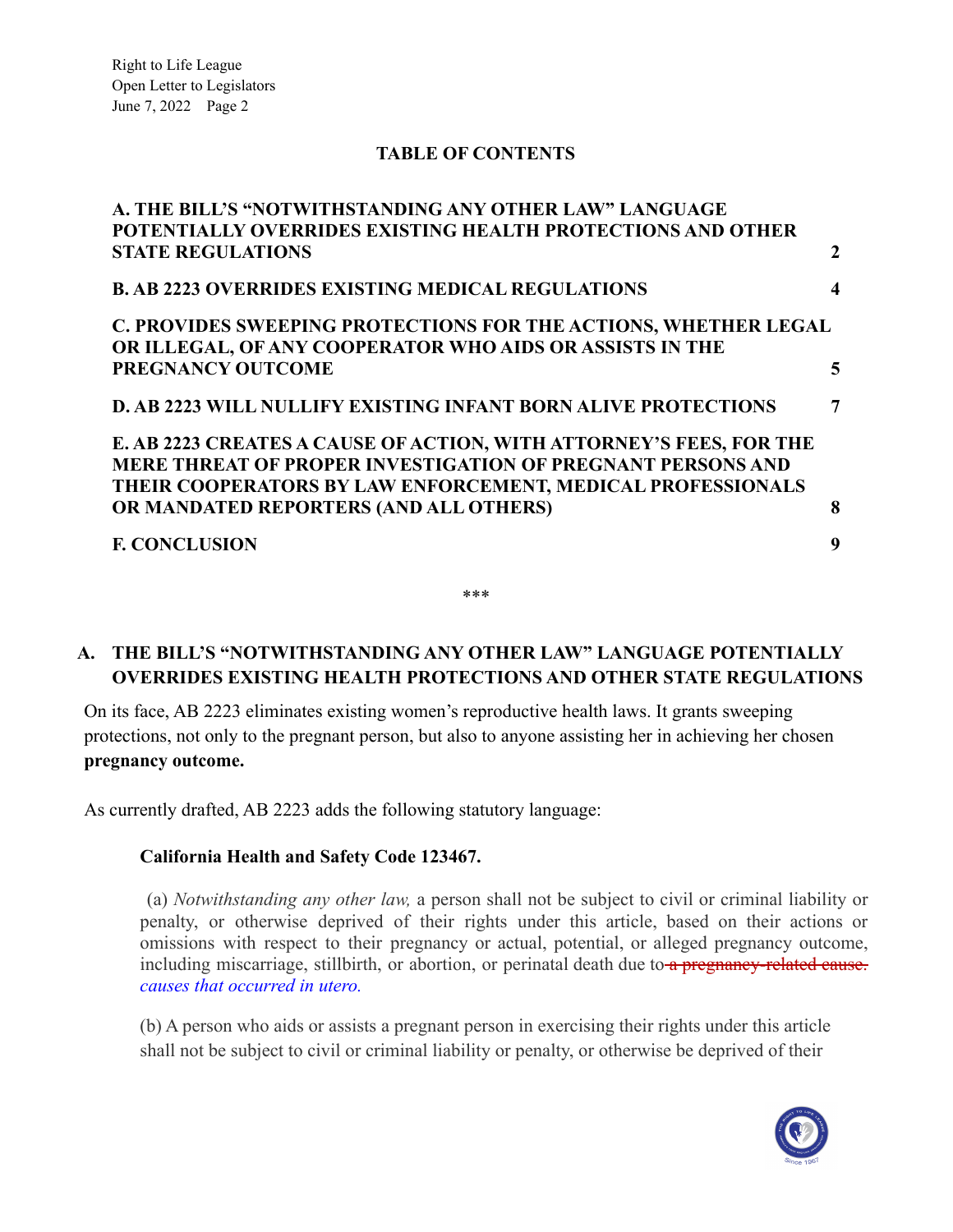> rights, based solely on their **actions to aid or assist a pregnant person** in exercising their rights under this article with the pregnant person's voluntary consent.<sup>1</sup> (emphasis added).

AB 2223 uses the phrase "notwithstanding any other law," a legal term of art. The California Court of Appeals explained in *Klajic v. Castaic Lake Water Agency*:

"Notwithstanding" means "without prevention or obstruction from or by" or "*in spite of*" or "despite".<sup>2</sup> The statutory phrase "notwithstanding any other law" has been called a "'term of art' " that *declares the legislative intent to override all contrary law.* By use of this term, the Legislature expresses **its intent "'to have the specific statute control despite the existence of** other law which might otherwise govern.<sup>'"3</sup>

The phrase expresses the will of the people's representatives to override other laws, especially existing laws that conflict with the new law. Our state supreme court explains:

" 'If conflicting statutes cannot be reconciled, later enactments supersede earlier ones, and more specific provisions take precedence over more general ones.' But when these two rules are in

conflict, the rule that specific provisions take precedence over more general ones trumps the rule that later-enacted statutes have precedence."<sup>4</sup>

Although the author's stated purpose is to shield mothers from prosecutions for "pregnancy loss," the bill's overbroad language far exceeds that stated purpose. AB 2223's "notwithstanding'' language means that the civil and criminal immunity granted to a pregnant person, and granted to their cooperators, supersedes all other laws in effect. This bill operates to grant full civil and criminal immunity for both the pregnant person, and for the **actions of all those who assist the pregnant person**, barring the state from any interference in an individual's pregnant outcome.

<sup>2</sup> *Klajic v. Castaic Lake Water Agency* (2004) 121 Cal.App.4th 5, 13, (citing Webster's 3d New Internat. Dict. (unabridged Dict. 1993) p. 1545, italics added; and Webster's 10th New Collegiate Dict. (1995) p. 795).

<sup>4</sup> *State Dept. of Public Health v. Superior Court* (2015) 60 Cal.4th 940, 960-961 (citations omitted).



<sup>1</sup> Text of AB 2223 Reproductive Health (As Amended) . Retrieved June 7, 2022, from https://leginfo.legislature.ca.gov/faces/billCompareClient.xhtml?bill\_id=202120220AB2223&showamends=false (highlights to text added, strikeouts in original).

<sup>3</sup> *Id.* italics added (citing *People v. Franklin* (1997) 57 Cal.App.4th 68, 73-74); *People v. Tillman* (1999) 73 Cal.App.4th 771, 784-785, and cases cited therein; *Macedo v. Bosio* (2001) 86 Cal.App.4th 1044, 1050-1051, fn. 4; *In re Marriage of Cutler* (2000) 79 Cal.App.4th 460, 475, ["notwithstanding any other provision of law" "signals a broad application overriding all other code sections"].)) *People v. Fuentes*, G048719 (Cal. Ct. App. Oct. 8, 2014)(emphasis added).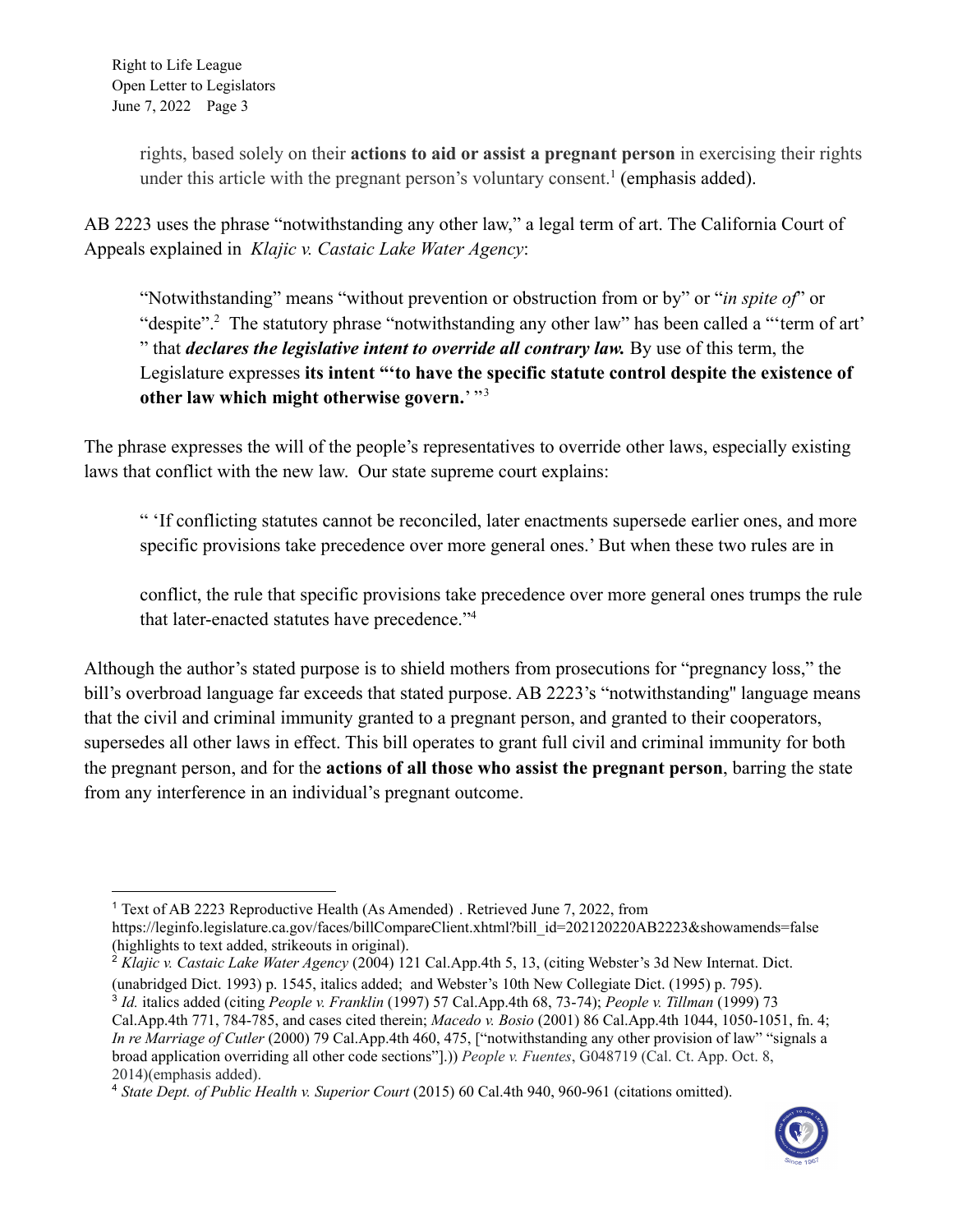### <span id="page-3-0"></span>**B. AB 2223 OVERRIDES EXISTING MEDICAL REGULATIONS**

Currently, California laws regulates when<sup>5</sup> and who may legally perform an abortion. AB 2223 will provide civil and criminal immunity for all **actions** taken to aid or assist the mother with her chosen pregnancy outcome, irrespective of training or license, effectively eliminating all existing medical regulations around abortion.

The bill's "notwithstanding" language, as well as its sweeping grant of immunity for pregnant persons and their cooperators, will not only override Health and Safety Code Section 123468<sup>6</sup>, it will also corrupt the definition of murder codified in Penal Code section  $187(a)$ .<sup>7</sup> Currently, section 187(a) provides immunity against murder charges, but only for anyone who performs an abortion in compliance with existing California regulations. This safeguards women's health while protectings abortionists from murder charges.

AB 2223's sweeping language also likely overrides Penal Code sections 187(b) and 187(c), expanding protection from prosecution. Cooperators need not hold a physician's license or operate in accordance with the state's pre-existing abortion laws; they merely need the consent of the pregnant person. This undermines state medical regulations for medical professionals.

<sup>(</sup>c) Subdivision (b) shall not be construed to prohibit the prosecution of any person under any other provision of law.



<sup>5</sup> California Health and Safety Code Section 123466 states: "The state shall not deny or interfere with a pregnant person's right to choose or obtain an abortion prior to viability of the fetus, or when the abortion is necessary to protect the life or health of the pregnant person." What is "viable?" People v. Turner (2020) 10 Cal.5<sup>th</sup> 786, 823, defines "viable" as 22 weeks and 500 grams, as of 1989 (?).  $C_f$  People v. Davis (1994) 7 Cal.4th 797, 810, which defines "viable" as "seven or eight weeks after fertilization."

<sup>7</sup> California Penal Code Section 187 defines murder. It currently states:  $6$  Existing California law, an abortion is unauthorized either 1) when performed by someone (other than the mother) who is not a licensed health care provider or 2) when a licensed health care professional aborts a viable fetus where the pregnancy did not pose a risk to the pregnant person's health. See Health and Safety Code Section 123468.

<sup>(</sup>a) Murder is the unlawful killing of a human being, or a fetus, with malice aforethought.

<sup>(</sup>b) This section shall not apply to any person who commits an act that results in the death of a fetus if any of the following apply:

<sup>(1)</sup> The act complied with the Therapeutic Abortion Act, Article 2 (commencing with Section [123400\)](https://1.next.westlaw.com/Link/Document/FullText?findType=L&originatingContext=document&transitionType=DocumentItem&pubNum=1000213&refType=LQ&originatingDoc=I9a4cbe60140a11e9a9aca07da6f8e94b&cite=CAHSS123400) of Chapter 2 of Part 2 of [Division](https://1.next.westlaw.com/Link/Document/FullText?findType=L&originatingContext=document&transitionType=DocumentItem&pubNum=1000213&refType=LQ&originatingDoc=I9a4cbe60140a11e9a9aca07da6f8e94b&cite=CAHSS123400) 106 of the Health and Safety Code .

<sup>(2)</sup> The act was committed by a holder of a physician's and surgeon's certificate, as defined in the Business and Professions Code, in a case where, to a medical certainty, the result of childbirth would be death of the mother of the fetus or where her death from childbirth, although not medically certain, would be substantially certain or more likely than not.

<sup>(3)</sup> The act was solicited, aided, abetted, or consented to by the mother of the fetus.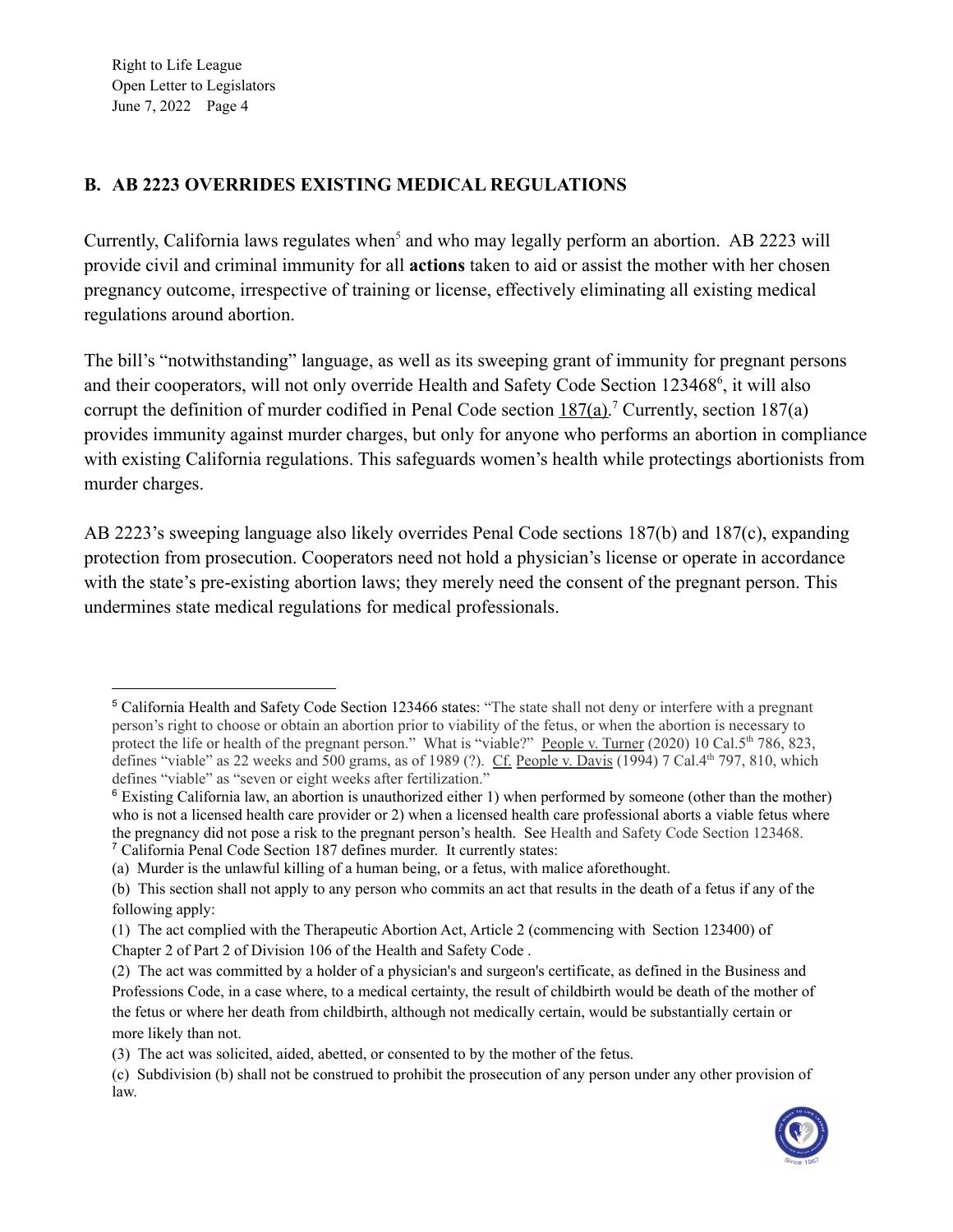## <span id="page-4-0"></span>**C. PROVIDES SWEEPING PROTECTIONS FOR THE ACTIONS, WHETHER LEGAL OR ILLEGAL, OF ANY COOPERATOR WHO AIDS OR ASSISTS IN THE PREGNANCY OUTCOME**

AB 2223, in creating California Health and Safety Code Section 123467(b), shields all those persons who cooperate to aid or assist the pregnant person's chosen pregnancy outcome. The specific language states:

(b) A person who aids or assists a pregnant person in exercising their rights under this article shall not be subject to civil or criminal liability or penalty, or otherwise be deprived of their rights, based solely on their **actions to aid or assist a pregnant person** in exercising their rights under this article with the pregnant person's voluntary consent.<sup>8</sup>

AB 2223's language not only exempts these Cooperators from existing licensing and training requirements, it also shields them from investigation for their actions.

AB 2223 will add Section 123469 to the Health and Safety Code<sup>9</sup>:

## **123469.** (a) **A party aggrieved by conduct or regulation in violation of this article may bring a civil action against an offending state actor in a state superior court.**

(b) Whoever denies a right protected by this article, or aids, incites, or conspires in that denial, is liable for each and every offense for the actual damages suffered by any person denied that right and, in addition, all of the following:

(1) An amount to be determined by a jury, or a court sitting without a jury, for exemplary damages.

(2) **A civil penalty of twenty-five thousand dollars (\$25,000)**, to be awarded to the person denied the right protected by this article.

(3) Preventive relief, including permanent or temporary injunction, restraining order, or other order against the person or persons responsible for the conduct, as the complainant deems necessary to ensure the full enjoyment of the rights described in this article.

<sup>9</sup> *Id.* at Section 9. <sup>8</sup> Text of AB 2223 Reproductive health (As Amended) at Section 7. Retrieved June 7, 2022, from https://leginfo.legislature.ca.gov/faces/billCompareClient.xhtml?bill\_id=202120220AB2223&showamends=false (emphasis added).

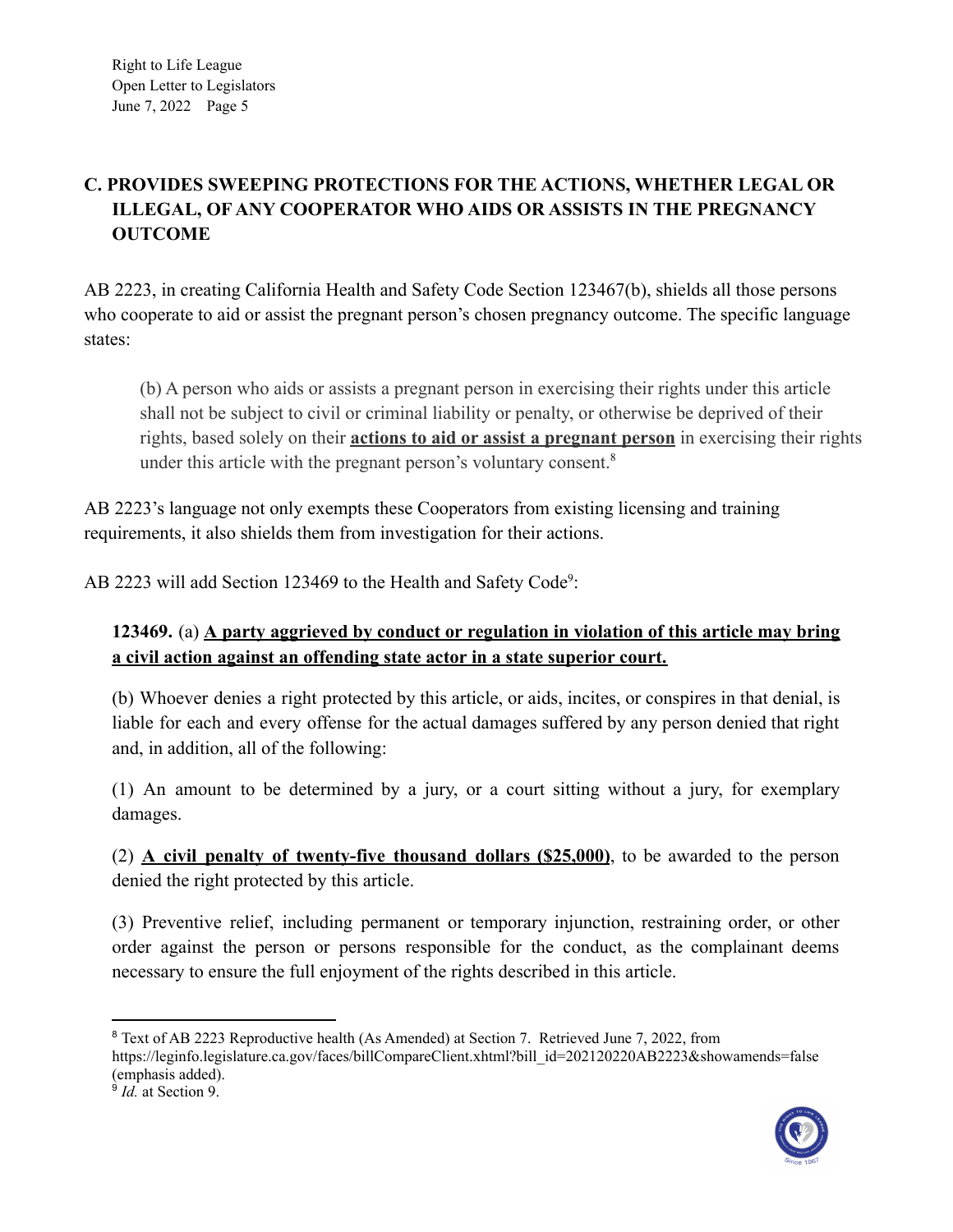(4) Upon a motion, a court shall award reasonable attorney's fees and costs, including expert witness fees and other litigation expenses, to a plaintiff who is a prevailing party in an action brought pursuant to this section. In awarding reasonable attorney's fees, the court shall consider the degree to which the relief obtained relates to the relief sought.

(c) An action under subdivision (b) shall be commenced within three years of the alleged practice violation of this article.

(d) (1) A party aggrieved by conduct or regulation in violation of this article may also bring a civil action pursuant to Section 52.1 of the Civil Code. Notwithstanding Section 821.6 of the Government Code, a civil action pursuant to Section 52.1 of the Civil Code may be based upon instituting or prosecuting any judicial or administrative proceeding in violation of this article.

(2) For purpose of establishing liability pursuant to this subdivision, the **criminal investigation, arrest, or prosecution, or threat of investigation, arrest, or prosecution, of a person with respect to their pregnancy or actual, potential, or alleged pregnancy outcome, constitutes "threat, intimidation, or coercion" pursuant to Section 52.1 of the Civil Code.**

(e) Sections 825, 825.2, 825.4, and 825.6 of the Government Code, providing for indemnification of an employee or former employee of a public entity, apply to any cause of action brought under this section against an employee or former employee of a public entity.

Thus, AB 2223 creates a class of unaccountable, unregulated unlicensed Cooperators immune from legal scrutiny.

It is possible that the author's intention was to shield cooperators from liability for the specific cause of action known as "aiding and abetting," which can give rise to both civil and criminal liability. However, the language in the bill does not say that.

The actual language of the bill goes much farther, granting Cooperators full civil and criminal immunity for "**their actions to aid or assist a pregnant person**." So, *whatever* actions the cooperator took (legal or illegal) to aid or assist the pregnant person cannot form the basis of any type of civil or criminal liability. The legal ramifications of such a broad grant of immunity give one pause.

This broad grant of immunity could thwart enforcement of numerous state regulations, such as distributing medications or practicing medicine without a state license, or operating an unlicensed

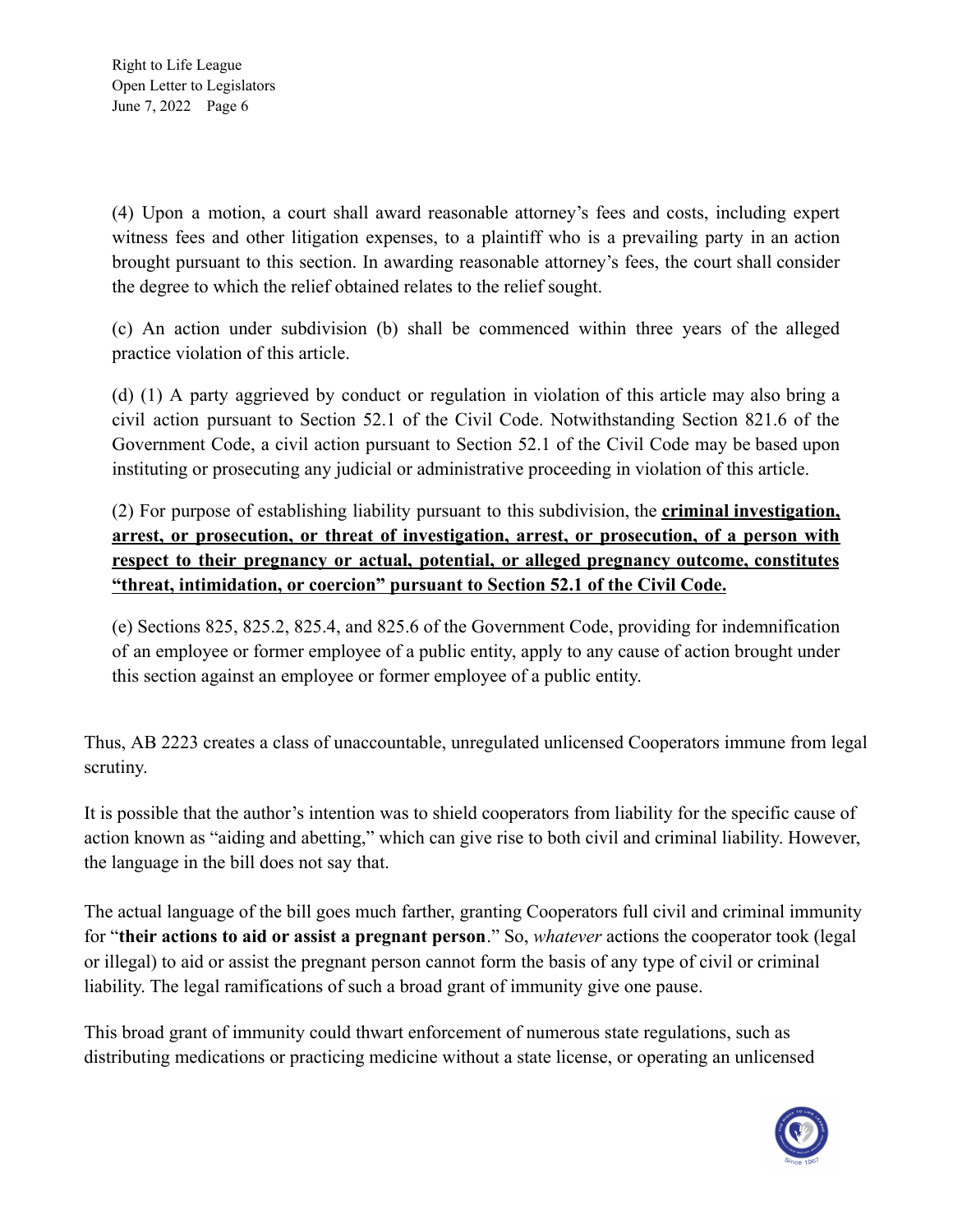backyard medical facility. Cooperators "actions" can violate any law with civil and criminal impunity so long as they have the pregnant person's consent.

Likewise, if a Cooperator performs an abortion on a mother, or alternatively, delivers her child, but is not licensed by the state medical board to do so, what is his status under the law? AB 2223 operates to shield him from state prosecution for aborting the child because he was assisting the mother in obtaining her chosen pregnancy outcome; however, can the state pursue him separately for practicing medicine without a license?

Yet, if Cooperators may be prosecuted after an abortion or a delivery for practicing medicine without a license, AB 2223's grant of immunity is then perversely limited to a case by case basis and wholly inconsistent with the bill's stated purpose to shield mothers and all those who assist them in exercising their fundamental right to their chosen pregnancy outcome.

If the mother undergoes either an abortion or delivery of her child, having given consent to the Cooperators' actions, but dies as a result of those **actions** to aid or assist her, what consequences, if any, does the Cooperator face? Can an investigation into the consequences of the pregnancy outcome even be mounted given AB 2223's grant of full immunity? If so, under what theories of law can Cooperators be investigated for accomplishing the mother's goal with her consent?

## <span id="page-6-0"></span>**D. AB 2223 WILL NULLIFY EXISTING INFANT BORN ALIVE PROTECTIONS**

AB 2223 conflicts with California's 1995 Born Alive Protection law, Health and Safety Code Section 123435. That 1995 law requires that a child born alive in the course of an abortion must receive the same care offered a child delivered in the course of a live birth.<sup>10</sup> As a legal matter, AB 2223's sweeping language nullifies statutory Born Alive protections.

As currently amended, AB 2223 provides civil and criminal protections to pregnant people and their cooperators for "miscarriage, stillbirth, or abortion, or perinatal death due to a pregnancy-related cause. *causes that occurred in utero."*<sup>11</sup>

<sup>&</sup>lt;sup>11</sup> Text of AB 2223 Reproductive health (As Amended). Retrieved June 7, 2022, from https://leginfo.legislature.ca.gov/faces/billCompareClient.xhtml?bill\_id=202120220AB2223&showamends=false (italics, highlights and strikeouts in original).



<sup>&</sup>lt;sup>10</sup> California Health and Safety Code Section 123435. Retrieved June 7, 2022, from [https://leginfo.legislature.ca.gov/faces/codes\\_displaySection.xhtml?lawCode=HSC&sectionNum=123435](https://leginfo.legislature.ca.gov/faces/codes_displaySection.xhtml?lawCode=HSC§ionNum=123435)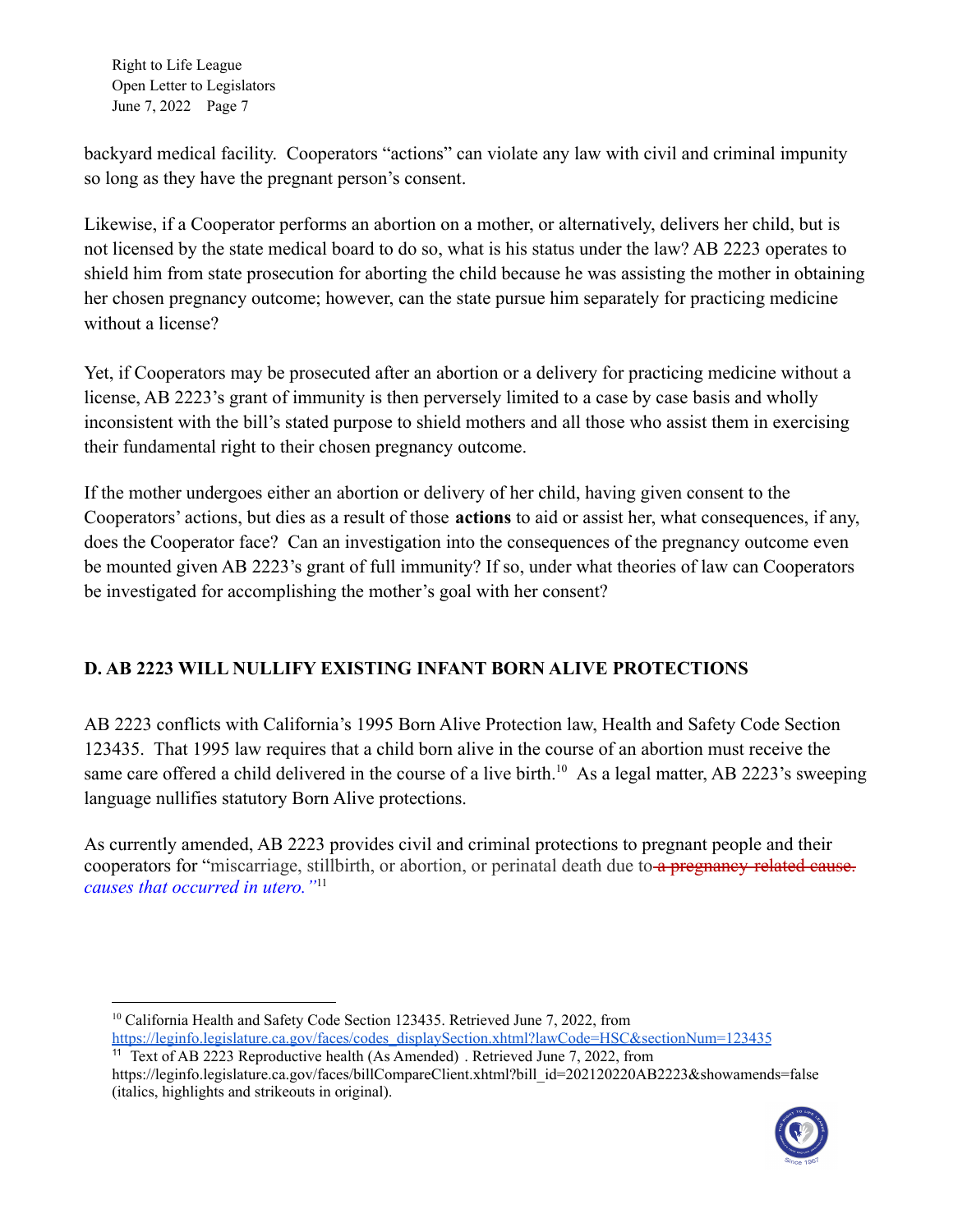This "perinatal death due to causes that occurred in utero" language means that an infant born alive due to a botched abortion can be left to die so long as the abortionist determines that the cause of death occurred in utero. $12$ 

Although the Infant Born Alive Protection remains on the books but is totally nullified by both the "notwithstanding" language, as well as the language permitting civil and criminal immunity for the perinatal death of a child - a child born alive but left to die.

As a practical matter, AB 2223 permits infanticide following a botched abortion in direct contradiction to existing California law.

# **E. AB 2223 CREATES A CAUSE OF ACTION, WITH ATTORNEY'S FEES, FOR THE MERE THREAT OF PROPER INVESTIGATION OF PREGNANT PERSONS AND THEIR COOPERATORS BY LAW ENFORCEMENT, MEDICAL PROFESSIONALS OR MANDATED REPORTERS (AND ALL OTHERS)**

<span id="page-7-0"></span>AB 2223 negatively impacts law enforcement investigative duties. AB 2223 creates a brand new **private cause of action,** including an attorneys' fees provisions, for violation of any part of this bill, including the prohibition against performing a proper investigation. Even the threat of opening an investigation is enough to trigger a civil cause of action for damages.

In an interview, the Riverside County Sheriff Chad Bianco, explained the impact AB 2223 will have on his investigative abilities: "if this bill passes, it is preventing us from doing that investigation, from doing that research into why that baby died.' Law enforcement is going to lose the ability to do its job…. '[Law enforcement] can't even look into it, or we subject ourselves to criminal or civil penalties,' Bianco said. "This bill either has to be severely amended, or gutted, or voted down."<sup>13</sup>

https://www.californiafamily.org/2022/05/pastor-jack-hibbs-interviews-riverside-county-sheriff-chad-bianco/



<sup>&</sup>lt;sup>12</sup> AB 2223 strips the coroner's duty to investigate the cause, allowing him or her to defer to the "physician of record".

The operative language of the bill appears as follows:

**SEC. 2.** Section 27491 of the Government Code is amended to read …

<sup>(</sup>b) The coroner shall have discretion to determine the extent of inquiry to be made into any death occurring under natural circumstances and falling within the provisions of this section, and if inquiry determines that the physician of record has sufficient knowledge to reasonably state the cause of a death occurring under natural circumstances, the coroner may authorize that physician to sign the certificate of death.

Text of AB 2223 Reproductive Health (As Amended), Section 2. Retrieved June 7, 2022, from

<sup>13</sup> Lorey, S. (2022, May 16). *Riverside sherif condemns infanticide bill in interview with Pastor Jack Hibbs - California Family Council*. California Family Council - Advancing God's Design for Life, Family, and Liberty through California's Church, Capitol, and Culture. Retrieved June 7, 2022, from https://leginfo.legislature.ca.gov/faces/billCompareClient.xhtml?bill\_id=202120220AB2223&showamends=false